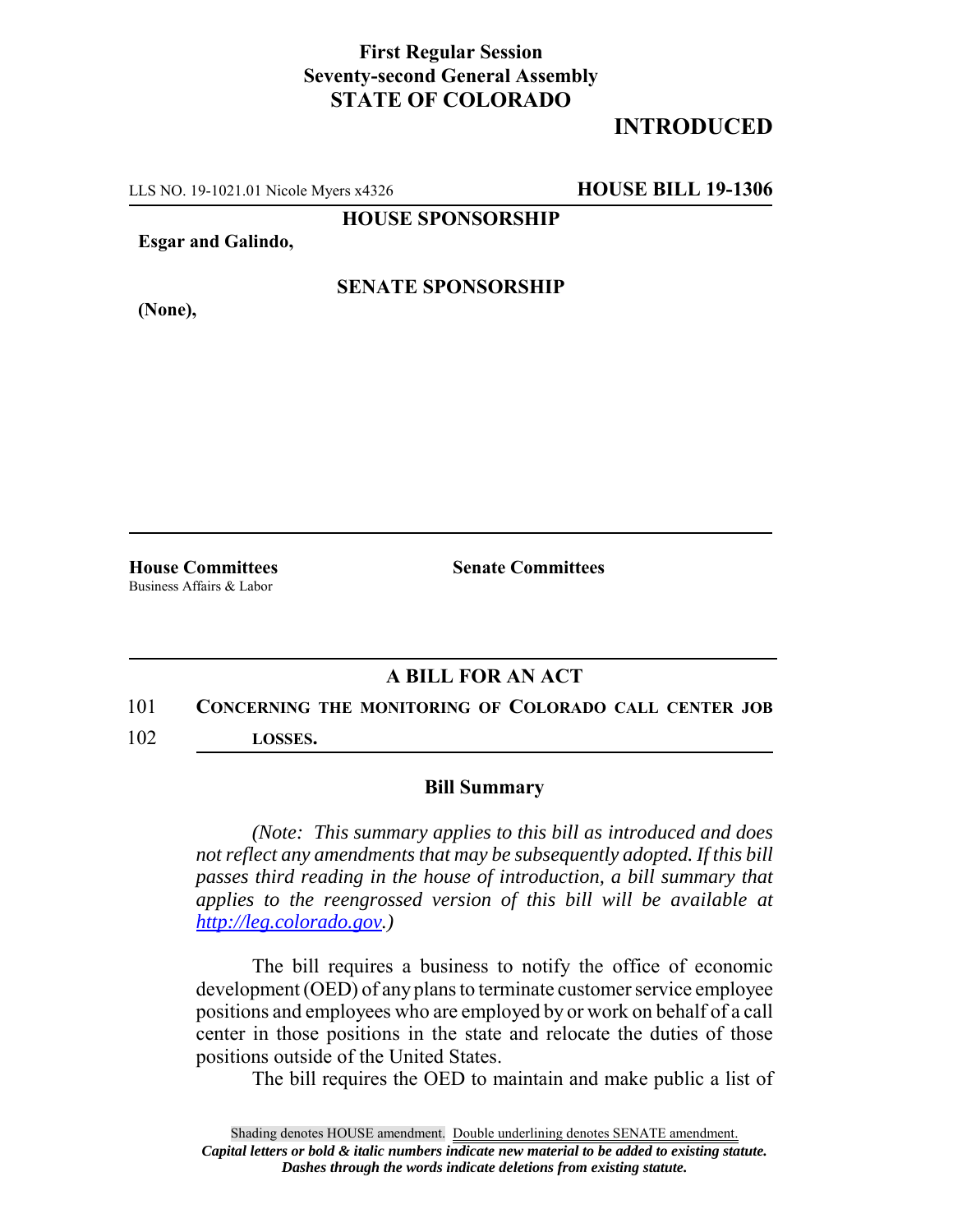businesses that have terminated and relocated customer service employee positions outside of the United States.

 *Be it enacted by the General Assembly of the State of Colorado:* **SECTION 1.** In Colorado Revised Statutes, **add** 24-48.5-125 as follows: **24-48.5-125. Protecting Colorado call center jobs - definitions.** (1) AS USED IN THIS SECTION, UNLESS THE CONTEXT OTHERWISE REQUIRES: (a) "BUSINESS" MEANS ANY LAWFUL ACTIVITY PERFORMED BY AN ENTITY, WHETHER OR NOT ENGAGED IN FOR PROFIT, THAT CONTRACTS WITH OR OPERATES A CALL CENTER. "BUSINESS" ALSO MEANS TAXPAYER AS THAT TERM IS USED IN TITLE 39. (b) "CALL CENTER" MEANS A BUSINESS ENTITY OR A DIVISION OF A BUSINESS ENTITY WHOSE PRIMARY PURPOSE INCLUDES INITIATING OR RECEIVING TELEPHONE COMMUNICATIONS ON BEHALF OF A PERSON FOR THE PURPOSE OF INITIATING SALES, INCLUDING MAKING A TELEPHONE SOLICITATION, OR PROVIDING OR RECEIVING INFORMATION IN CONNECTION WITH THE PROVISION OF SERVICES, AND THAT HAS: (I) AT LEAST FIFTY CUSTOMER SERVICE EMPLOYEES LOCATED IN THE STATE, NOT INCLUDING CUSTOMER SERVICE EMPLOYEES WHO WORK LESS THAN TWENTY HOURS PER WEEK; OR **(II) AT LEAST FIFTY CUSTOMER SERVICE EMPLOYEES LOCATED IN**  THE STATE WHO, IN THE AGGREGATE, WORK A TOTAL OF AT LEAST ONE THOUSAND FIVE HUNDRED HOURS PER WEEK. (c) "CUSTOMER SERVICE EMPLOYEE" MEANS A PERSON EMPLOYED 24 BY OR WORKING ON BEHALF OF A CALL CENTER. (d) "OFFICE" MEANS THE OFFICE OF ECONOMIC DEVELOPMENT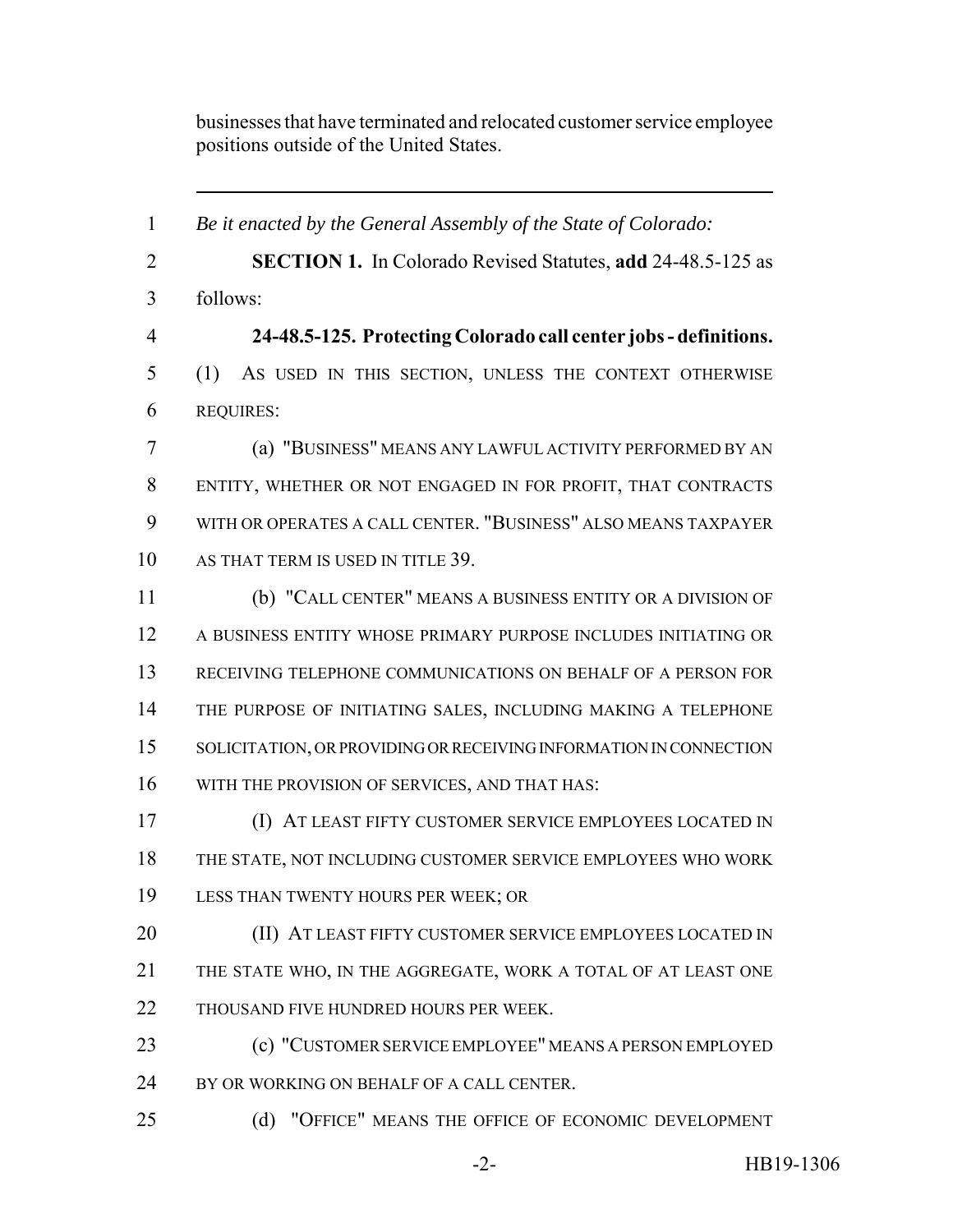CREATED IN SECTION 24-48.5-101.

 (e) "PUBLIC ENTITY" MEANS THE STATE AND ANY OF ITS DEPARTMENTS, BOARDS, AGENCIES, INSTRUMENTALITIES, AUTHORITIES, AND COMMISSIONS.

 (2) (a) A BUSINESS SHALL NOTIFY THE OFFICE IF THE BUSINESS PLANS TO:

 (I) TERMINATE CUSTOMER SERVICE EMPLOYEE POSITIONS IN THE STATE; AND

 (II) RELOCATE THE DUTIES OF THOSE POSITIONS TO PERSONS IN ONE OR MORE CALL CENTERS LOCATED OUTSIDE OF THE UNITED STATES.

 (b) THE BUSINESS SHALL NOTIFY THE OFFICE OF THE INTENT 12 DESCRIBED IN SUBSECTION (2)(a) OF THIS SECTION AT LEAST ONE HUNDRED TWENTY DAYS BEFORE THE TERMINATION OR RELOCATION OF THE POSITIONS.

 (3) (a) THE OFFICE SHALL MAINTAIN A LIST OF BUSINESSES THAT HAVE TERMINATED AND RELOCATED CUSTOMER SERVICE EMPLOYEE POSITIONS AS DESCRIBED IN SUBSECTION (2) OF THIS SECTION.

 (b) THE OFFICE SHALL MAKE THE LIST AVAILABLE TO THE PUBLIC AND SHALL SEMIANNUALLY DISTRIBUTE THE LIST TO ALL PUBLIC ENTITIES AND ANY BETTER BUSINESS BUREAU.

21 (c) EXCEPT AS PROVIDED IN SUBSECTION (3)(d) OF THIS SECTION. A BUSINESS THAT IS ADDED TO THE LIST MAY NOT BE REMOVED FROM THE LIST BEFORE THE FIFTH ANNIVERSARY OF THE DATE THE BUSINESS WAS ADDED TO THE LIST.

25 (d) THE OFFICE SHALL REMOVE A BUSINESS FROM THE LIST IF THE BUSINESS RELOCATES AS MANY CUSTOMER SERVICE EMPLOYEE POSITIONS IN THE STATE AS THE BUSINESS TERMINATED AND RELOCATED WHEN THE